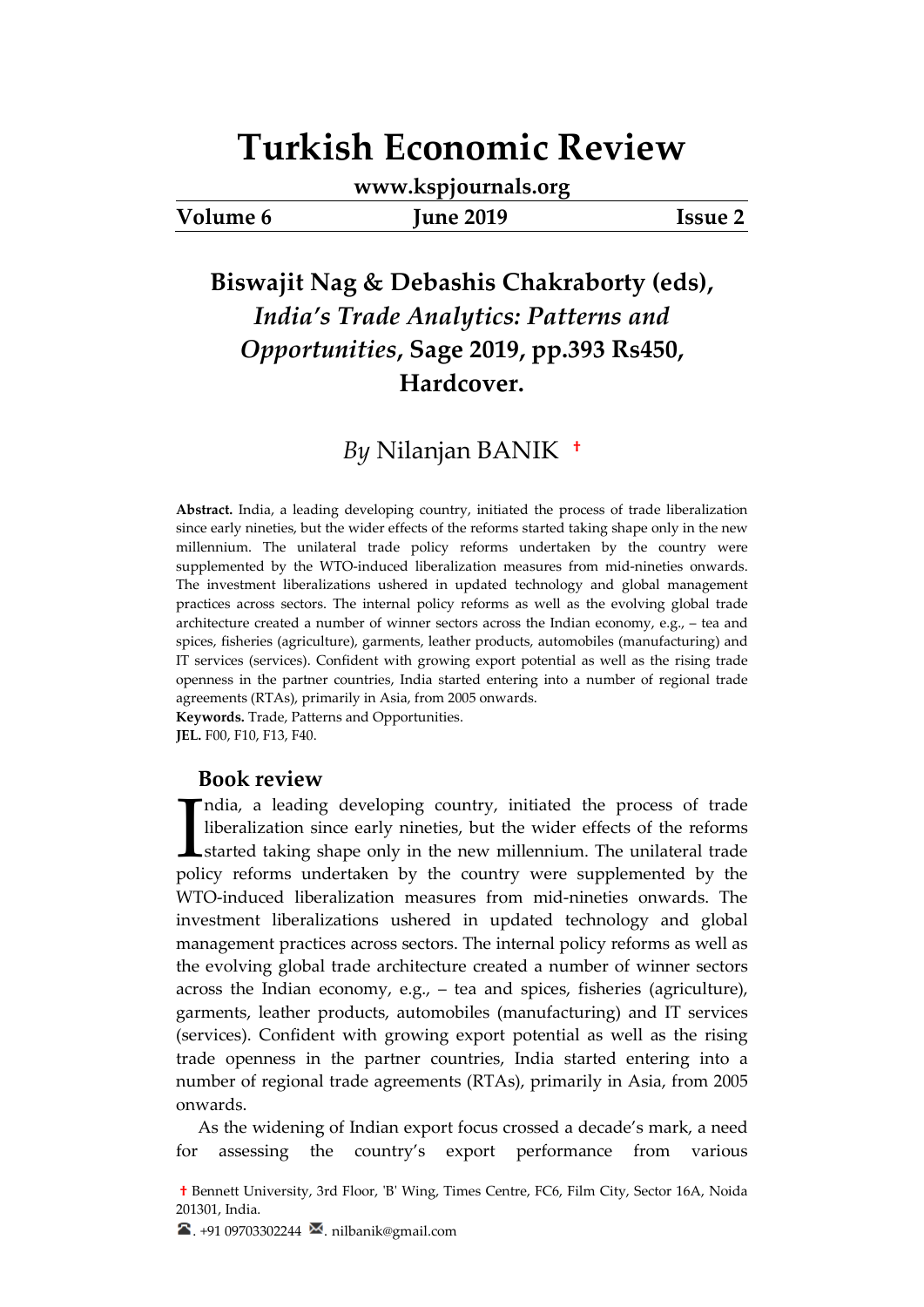#### Turkish Economic Review

perspectives,e.g., sectoral (e.g., leather products), partner-specific (e.g., with USA, ASEAN as a trade bloc), barrier-centric (i.e., focusing both on tariff and non-tariff barriers) and methodologies (analysis of trade level, export growth accounting or predictions on trade flows, resulting from a policy change), arises. In this context, the recent volume edited by Nag and Chakraborty is a timely addition to the literature, which analyses the issues pertaining to India'strade across sectors. The book consists of twenty chapters spread over seven sections, namely - Structure and Use of Trade Data and Indices, Sector-based Trade Outcome Analysis, Assessment of Open Economy Indicators, Trade in Services, Trade Facilitation, Analysis and Modelling of Trade Barriers and Partial and General Equilibrium Modelling Techniques. Each technical chapter of the book focuses on a particular sector and is written in a manner to aid both scholars and researchers of international trade.

The volume is quite beneficial for several reasons. First and foremost, the book provides a comprehensive analysis on Indian export patterns across sectors. India has recently enhanced exports from all three core segments, namely – agriculture, industry and services, and the crucial segments are appropriately covered. Moreover, it provides technical analysis on both the macro (country stability analysis) as well as micro perspectives. In particular, as the chapters focusing on micro issues in merchandise sector focus on product lines (at HS 6-digit level), the analysis gives deeper policy insights. The sectoral initiatives including policy support measures have been clearly specified before the analysis, and their effects are reflected in the reported trade indices. Second, a major focus of the volume is on identification of ideal export markets through application of various trade databasesand indices, making the volume quite useful for business analytics professionals.

Third, a thorough analysis on the concerns with trade data obtained from the international trade databases has been provided with practical examples, including the possible reasons behind the divergence in the data collected for a country, from both reporter (say, export to partner) and partner (say, import by partner) perspectives. In particular, the discussion on availability of trade data from various trade databases and their applications is a strength of the volume. Moreover, the compliance issues with various rules of origin (ROOs) provisions for RTA partners are explained.

Fourth, sectoral analyses have been provided across chapters with all four types of methodologies, namely - ex-ante, ex-post, partial equilibrium and general equilibrium frameworks. The purpose of the methodologies is either to measure competitiveness of Indian exports across markets, decompose the drivers behind export growth or to analyse effects of a policy change on trade and welfare. This enable the researchers to cover the various types of trade indices and export growth decomposition methods (e.g., extensive and intensive growth, constant market share analysis) on

N. Banik, TER, 6(2), 2019, p.155-157.